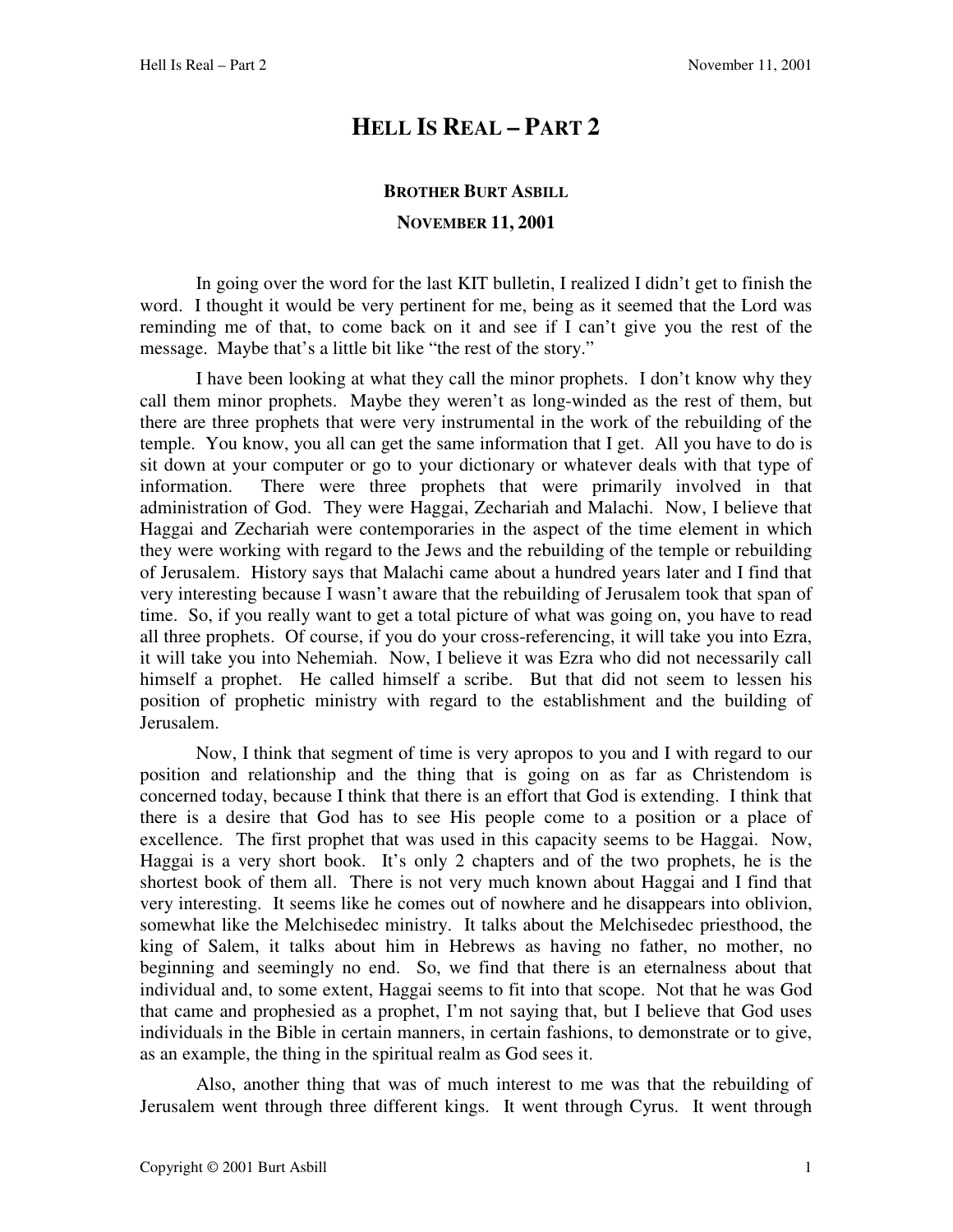Darius and it went through a king called Artaxerxes. So, there was a dispensation of time that went through with regard to the rebuilding, a dispensation of governments that came and went with regard to the rebuilding of the tabernacle of Jerusalem. I think all of these things are pertinent in the aspect of where we are, what we are and the thing that is happening to us individually. There have been many nations, there have been many governments that have risen, that have fallen, things that have happened with regard to the gospel of Jesus Christ. Though governments have fallen, the point or the place of destiny that God has had in mind from the very beginning has remained steadfast. Whenever there was a position or place of persecution of God's people for the advancement of His kingdom, God would either move that people or He would do something cataclysmic on a national scale in order that His people might be preserved and that the Word could go forth. There were always those, in the midst of all of that confusion and strife and trouble and degradation, that were seemingly holding steadfast onto the reality of God that they saw with regard to the will of God. Hallelujah.

 You know, I listen to a lot of tapes. I think it's very important for me in my spiritual development, in my spiritual growth, to glean from those things that other men have that God has given them. So, I spend a lot of time listening to tapes. My video has this little sleep thing that you can stick into it. I turn my video on because I don't want to miss a whole lot of it, you understand, but I know that at the end of the day I'm tired, I'm going to bed, I'm not going to get through the two hours and so instead of having to wrestle with the film and find out where I was the last time, I set my sleep clicker. So that, as I listen to the Word of God and I fall asleep, it clicks off. Hallelujah. But I go to sleep with that Word coming into my soul. I go to sleep with the thought of the kingdom ever before me. I go to sleep with God and the reality or the desire to know God in a greater measure, in a greater way. Hallelujah. I don't have my TV plugged up to cable and for some reason it just doesn't get the other channels in the air. I can praise God for that. It has one purpose for me and the purpose is for the expansion of the Kingdom of God in my soul. Hallelujah. Whatever expansion that God can do or bring to me I'm sure that in some measure, in some way, whether you want it or not, it's going to bless you. Hallelujah. You may not think it's a blessing, but I believe that it's a blessing. Hallelujah.

 I think this time frame, this time element that we have here with regard to the rebuilding of Jerusalem is very apropos to the situation or the circumstance that you and I find ourselves in personally. There's one thing that is very prominent. It comes out at me very much when I read these particular books that on most occasions he's dealing with the priesthood. The Bible, in one of the epistles of Peter, I believe it is, talks about judgment coming to humanity, but it also talks about judgment coming to the house of God.(1 Peter 4:18) Now, least you think, "Here he goes again talking about judgment," well, you're right. I'll just relieve you of that speculation or guess, because I think judgment is something that you and I meet when we meet Jesus. On the basis of that judgment we make a decision as to whether or not we want to live or die and whether we want to go to hell or go to heaven. Hallelujah. It is not because of our goodness or anything or any type of benefit that we have, it is on the basis of judgment. We are confronted with the fact that we have been judged and we have been weighed in the balance and we have been found wanting. Judgment is something that is very pertinent to you and I throughout our entire walk of life. Peter says that you and I are supposed to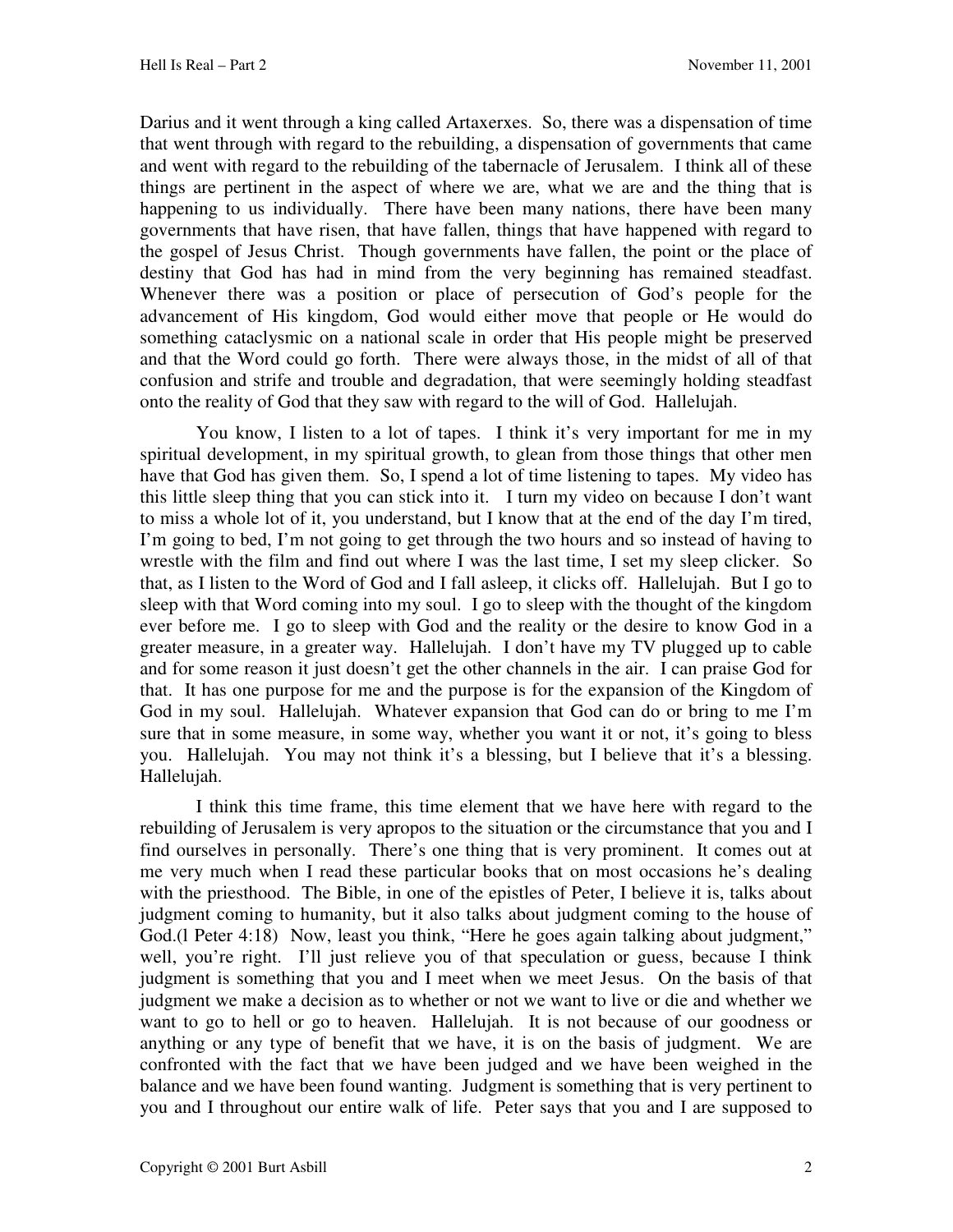judge ourselves. In the judging of ourselves there is evidently a ministry of grace that God gives unto us by which we might determine or ascertain with an impartiality our position or our place of trepidation with regard to our relationship with Jesus Christ, on which you judge even if you weren't aware of what you were judging in the beginning. I happen to believe we're held accountable for whatever action that we do that is not consistent with the action that Christ or God would do with that given set of circumstances. If you did not have the ability to ascertain or to come to a conclusion of your position of wrongness or rightness, then God would not command or say that you and I were supposed to judge ourselves. But we don't judge ourselves on the basis of who we are, or what we are, or what we understand, or of the intellect that we have, or the schooling that we have received. We don't get it on the basis of our strength physically or the position or the place by which we have attained a natural maturing level, but we judge it on the basis of how God speaks to us. That's scriptural, you know. In the book of Romans, Paul talks about it when he talks about judgment. Well, he's not really talking about judgment per se. He doesn't use the word "judge," but he says that the Holy Ghost is given unto you and I that it might search our inward parts and that it might seek down in the midst of our inward parts those things that are a weakness. Isn't that what it says? Maybe we should look at that verse for just a moment. Romans, I believe it's the 8th chapter. As a new Christian many, many years ago, God took me into two books. He took me into Proverbs and He took me into Romans. My Romans book is so marked up so that in some places I can hardly even read it, but I'm still marking it. Hallelujah! Romans the 8th chapter. It says, in verse 24, *For we are saved by hope: but hope that is seen is not hope: for what a man seeth, why doth he yet hope for?* 25 *But if we hope for that we see not, then do we with patience wait for it.* Alright... 26 *Likewise the Spirit also helpeth our infirmities...* Hallelujah, He helps our infirmities. Now, you need to go into your concordance and you need to go into your dictionary so you understand the ramifications of what it means by "our infirmities." It's more than just being sick. It's more than just not feeling well. It's something that is inherently your weakness. It is something that is a part of you that causes you a great deal of consternation or trouble. It is something that has the potential of developing into something worse than chronic, that's terminal. That's what it means.

 Now, in the Word in front of me there is something more that God is saying with regard to you and I. There is a scripture in Hebrews where the writer of Hebrews begins to admonish us about the sin that does so easily beset us. Are you familiar with that scripture? (Hebrews 12:1) There is something that the Bible calls the sin that doth so easily beset us, therefore, we come up with the terminology of our "besetting sin." A problem with a lot of this terminology and the things that we use with regard to our Biblical exhortation is that we do not understand the ramifications or the magnifications of how it affects us and where it puts us with regard to God and how He sees us because the Bible always tells us that we have to deal with our besetting sins. Paul is talking about running the race and putting aside or laying aside all of those things that would hinder that running. You know, have you ever watched a long distance runner? I think the bicyclists are a good example. They wear specially designed apparel. They wear specially designed gloves. They wear specially designed clothes. They wear everything they can wear to eliminate the wind resistance that they are going to meet. I was told that one of the Indian cultures (or maybe it was some other culture), when they knew that they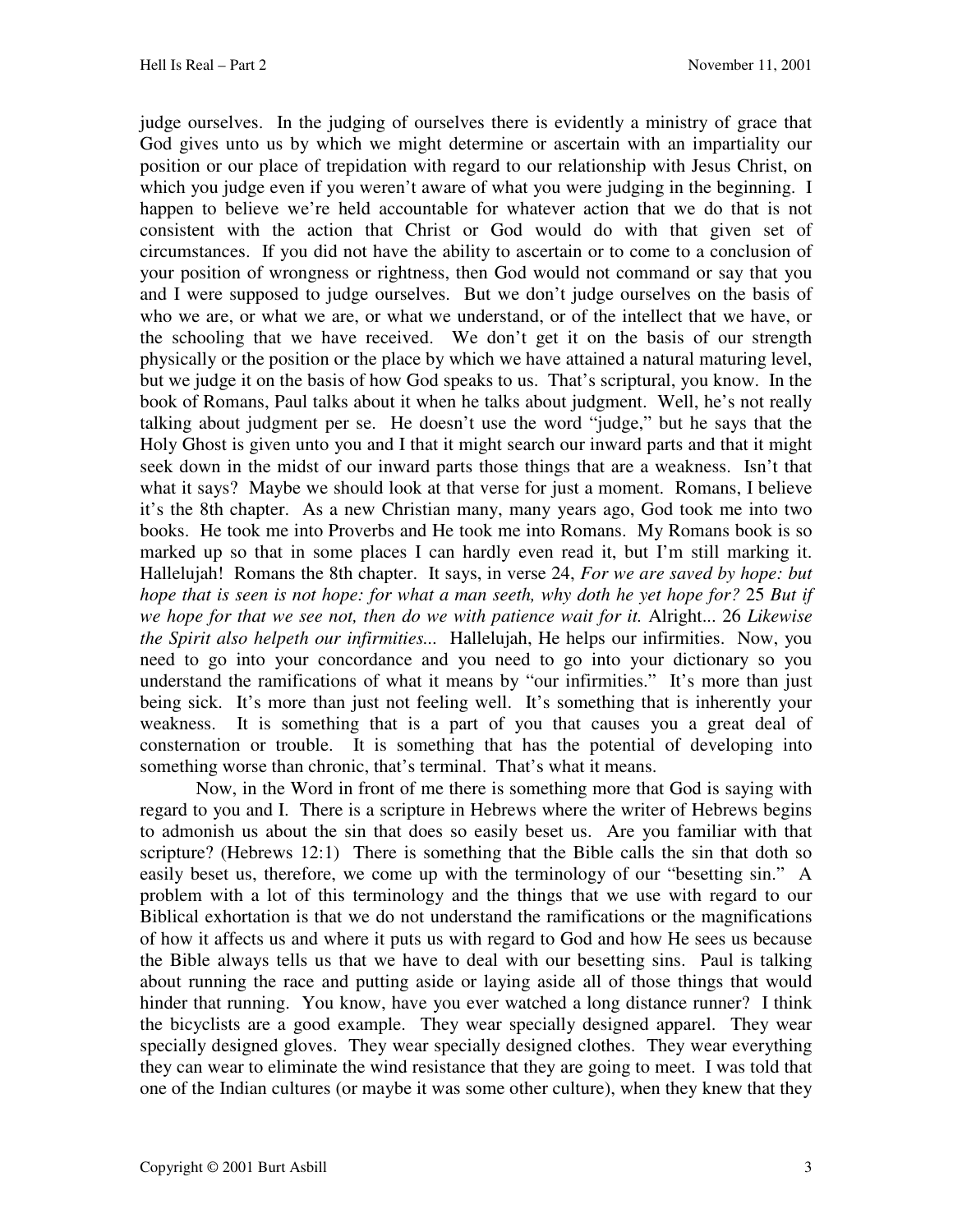were going to be running long distances, they would begin to smear their skins with an ointment of grease or something that would eliminate or reduce the resistance that their body would have in the running against the air that they were running in. When Paul talks about laying aside or taking off those things, that's what he's speaking about. He's talking about trimming yourself of those aspects of our humanity that stand in the way of the process of God or the thing that God desires with regard to humanity and your part or your piece in it. Hallelujah. The most frightening thing to me about the whole revelation of Jesus Christ and the coming of Christ into this third and final temple, which is our body, is that there is the possibility that I can miss it if I am not diligent to do the things that God said must be done in order to be in that place to perform and do the thing that He wants done, and all of the time I can think that I'm alright! Hallelujah.

 He says, Romans 8:26, *Likewise the Spirit also helpeth our infirmities: for we know not what we should pray for as we ought...* Jeremiah had the revelation way back there I think in Jeremiah 17. He said that the heart is deceitfully wicked. (Jeremiah 17:9) It wasn't something of an understanding that Jeremiah came to, it was a revelation that God was expounding through Jeremiah. You see, the operation of the Holy Ghost in the Old Testament is so much more different than the operation of the Holy Ghost in the New Testament. Most of the time the prophets did not have the ability to understand the thing that they were saying. They did not have the comprehension. Now, I'm not saying that all of them did not have that, but I know that the Bible tells me that many of them desired to look into those things that are being revealed unto you and I as a fellowship and as individuals in the move and the calling of God as far as the end time is concerned. (Matthew 13:17) Now, the Scripture says that. When the Holy Ghost moved upon them and they began to prophesy, they had no choice, do you know that? There was a compulsion that was outside of them that caused them to move in a manner and fashion that was beyond their humanity. We see examples of it. Let's take the example of the old prophet and the young prophet. The young prophet was compelled by the Holy Ghost to move and perform the administration of God with regard to the altar that was built in that particular place. The Holy Ghost told him, "Do not stop, do not pause, do not tarry, but once you have finished your job," to do what? To "Get out and come back." He did what he was supposed to do as far as the Lord was concerned. He was compelled. But the moment that the compulsion was off of him he transgressed. The old prophet said, "Am I not a prophet also?" He paid for it with his life. Thank goodness they had the decency to bury him right, but nevertheless, he was dead. Hallelujah. Now, Paul said something about this type of situation, in that he says, "I not only pray in the spirit," which means that there is a position or a place of praying that I'm praying and I really don't know what I'm praying, because it's high, it's elevated, it's somewhere up in the realm which we call heaven. We are so religious in our thinking with regard to all of those types of situations. I don't know. What do you envision when somebody talks about heaven? That place far away sometime out there, that mystical realm? When it's just as real and it's a realm that's in existence with the realm that you and I are living in and we could be just as much in that realm as in this realm! Hallelujah. Enoch proved that, do you know that? There are things in the Bible that God has allowed to be put in the Bible that we might understand the reality of the thing that He is calling us unto.

 You know, Paul had the same trouble with the church in his day as God is having with the church in this day. He said unto the Corinthian church, "I would to God that I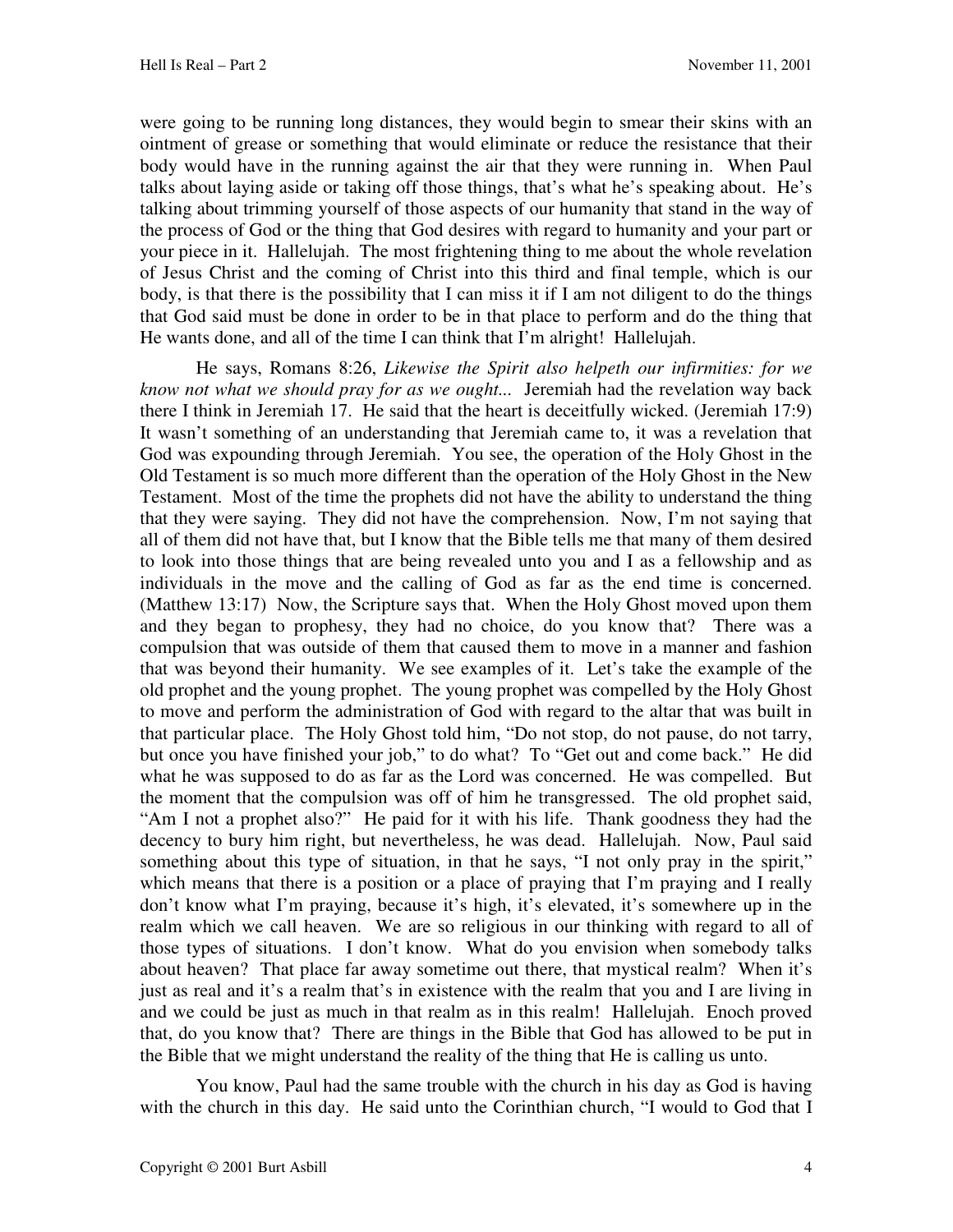could express unto you those higher things that are pertinent to the realm of heaven." I believe that they still had this mystical, utopia land, the thought of, what was C.S. Lewis' land? Narnia. This mystical, far away place, this land that's a Utopia, it's a fairy tale world. We're not going to have any aches or pains. We're not going to have any sicknesses. We're not going to have any trouble. We're not going to have any contentions. We're not going to have any more fear. All of those things are true, but they're by-products of the reality of that position that God calls heaven. Paul said, "I not only pray when in the spirit, but I can pray, I have the ability to pray with the understanding." (l Corinthians 14:15) I don't know that he just didn't pray in the spirit anymore. I believe that he came to a concept of reality of the presence of heaven that walked or worked simultaneously with the world in which he was living, in the realm in which he was walking. No wonder he could say unto the Galatian church, "Oh, little children, I travail again and pray that Christ would be formed in you." (Galatians 4:19) I think that there is the desire in God to see His church built in the manner and fashion that it needs to be built.

 You know, God has a plan. He has a purpose. From the very beginning He had purposed in His own self that humanity would not be lost, that humanity would not be destroyed. Did you know that? Did you know they call the devil "Apollyon"? Apollyon means destroyer. Now, there's more involved in that word than just "one who destroys." It means that the nature of devil is not only just to destroy, but to dissimulate, to disintegrate, to tear to shreds. Have you ever seen someone in a fit of rage and they began to be physical in that environment, began to just destroy, bash in walls, break windows, break chairs, break furniture and to just make a total absolute wreck and chaos of everything? You know, that's what it means in Genesis 1 when God said He looked upon the earth and saw that it was without form and void. He saw the darkness that it had no form, it was void. It says, what was it? Darkness and chaos? It was a chaotic darkness that was present in the midst of that environment that God was looking upon. That is the nature of sin. That is the nature of devil. That is the nature of the prince of Hell that we call Satan, and his desire is to bring everything and anything into conformity with that aspect of his nature. I suppose that what we need is an understanding of that nature.

 I was very curious as a new Christian, as a young Christian, and I wanted to know what it was about, this thing that was called hell. You know, I had heard about it all of my life, but I did not understand it. I needed God to talk to me in some manner, in some fashion which He could bring to me some point of understanding that would impress upon me the reality of what hell was. You know, I was a young man one time and I did many things that young men do and I thought it was fun and I was having a good time. But I did not understand the consequences of my actions and I needed God to speak to me with regard to that arena so that I might understand and I might perceive. Well, thank God I'm a simple person. Thank God I'm not very complex in my thinking, because God spoke to me in a very simple way. At the time I was working as a file clerk and we had what we called a dead file. A dead file is a file in which you put these people that have done business with your business and have not done business with your business for a very long time. Once you're in the dead file, the next step is the trash can. As far as the business is concerned, you're no longer in existence. Now, I don't know how God does things, but somehow, in some way, God is able to eradicate out of His mind your position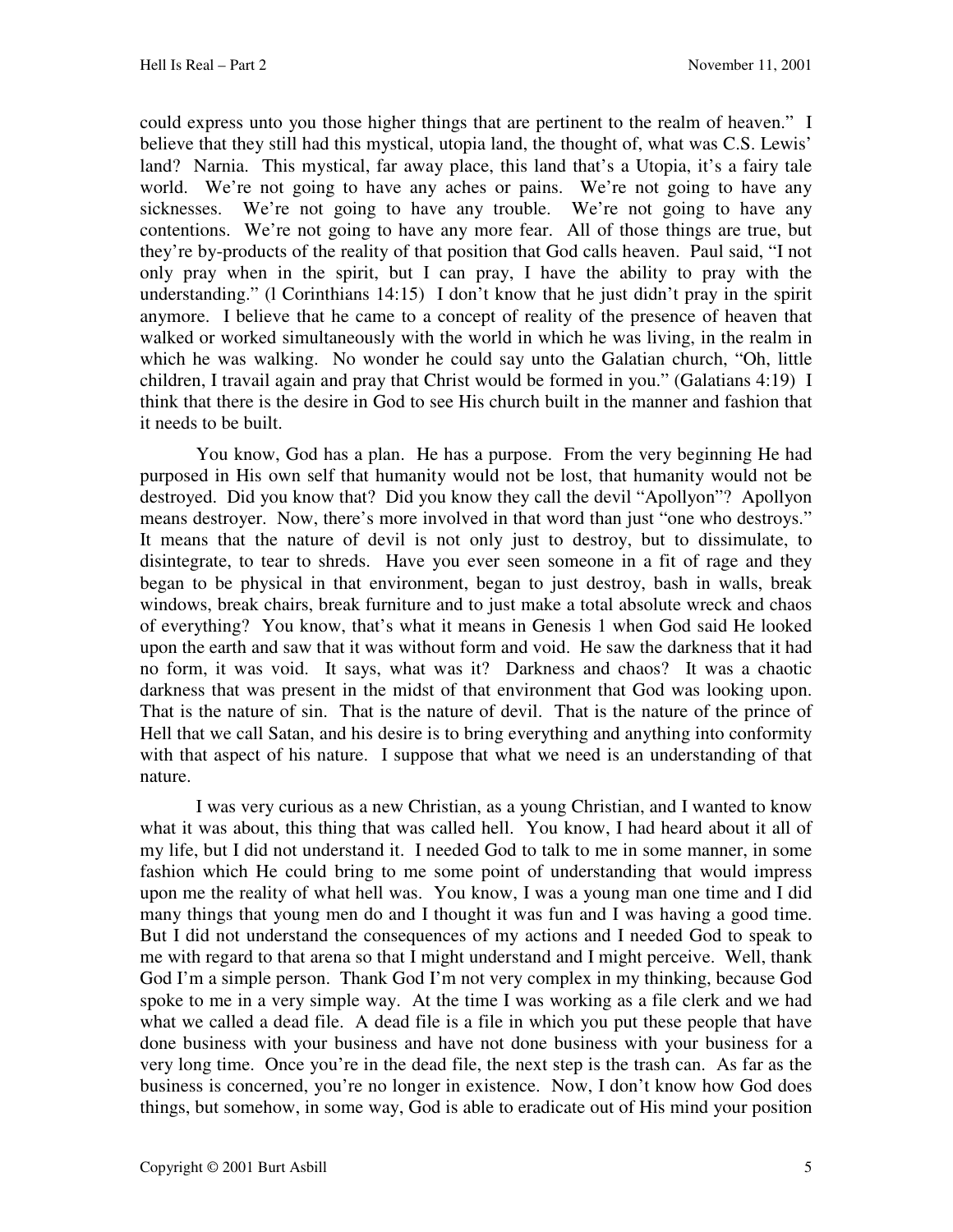or your place of existence, because that's what He showed me in the dream that He gave me. In the dream that He gave me it was as if the Spirit of God took me up and then He took me down. Maybe it was because I always thought hell was down and heaven was up. I don't know. I was a very young Christian at that time. I didn't know that the realm out here in which we live is called hell. I wasn't aware of the prince of the power of the air ruling over the hell in which I was breathing. But I was very cognizant that instead of going up, I was going down, and I knew that I had been judged and I had been separated with regard to my sin. Hello. As we were going down, the environment which I was in began to get darker and darker and it wasn't just a sight, visual darkness, but it was a feeling of darkness. I don't know if you've ever been in a darkness that you can feel. I have been in it a couple of times when I've gone overseas into different places where the night comes down and there are no city lights, there's no this light, there's no that light, there are no lights at all. There's a darkness and the spirits that are in the darkness. You can feel the presence of those spirits as they're pressing in upon you in the darkness. So the darkness that is in the spirits, because the spirits are spirits that come out of the darkness of hell, begins to press in and mingle with the darkness that is around you and pretty soon you're in the presence of wickedness and it's pressing upon you. I could feel that as I was descending, as it were, into this hole, into this pit. As I went down, it was like there was this huge filing cabinet. Now, I wasn't aware of being tormented at that particular point in time. It was just the aspect of fear that I knew that the distance between me and God was beginning to become greater and greater and I had some intuitive knowledge that it was an impossible distance, that once I reached a particular point, once I went over into this place that I was going, there would be no provision for me to once again come back into that other position or that other place. As we drew nearer unto that place it was like a big filing drawer. What I saw there was a file in the drawer and it had my name on it, and it was as though I was filed in that position and in that place and the door was slid shut. When it clicked shut (as only a file drawer can click shut), there was a sense of terror that possessed my soul that I cannot explain to you. But I can tell you that the sense of that terror was so great and so real that it has caused me to walk in a very straight and narrow manner for many, many, many years. I want to tell you even as I am sharing with you the thing that I experienced back then, I can sense the terror that was in my soul with regard to the place that I was in. The thing that alarms me is sometimes when I am in fellowship with certain different individuals I can absolutely, absolutely feel, because of their position, their condition and the thing they are doing, a terror that comes upon my soul for them and the thing that they are doing and the thing that they are perpetrating, because I know where it is taking them. Hallelujah.

 So, it says in Romans 8:26 that *...the Spirit also helpeth our infirmities: for we know not what we should pray for as we ought: but the Spirit itself maketh intercession for us.* Some of us do not give the Spirit an opportunity to do that. We don't give the Spirit of God the opportunity. We get into prayer, we say a few words, we speak a few sentences in tongues or spend a couple of minutes in that form and then we're up and we're out and we're going about our business. Hallelujah. I believe that there are, there has to be in the realm of Christendom, in the realm of the called out of the called out and of what we call the sons of God... We're not really sons of God. We're candidates to be sons of God. I believe that in that realm somewhere there have to be hearts that have to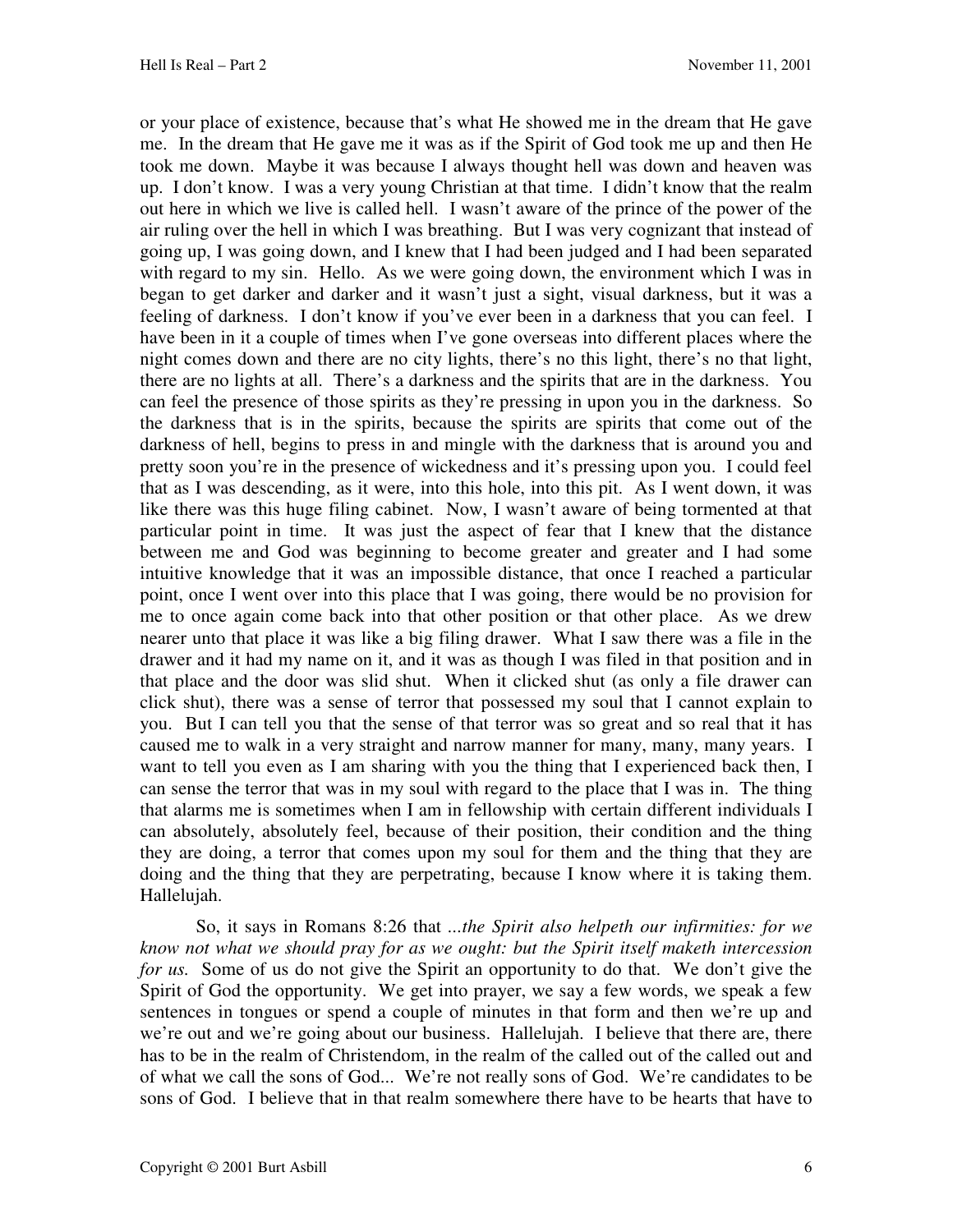be full of that desire God with all of their heart, with all of their might, with all of their mind. You know, sometimes I think that's the only thing that really keeps me going and doing what I believe is the will of God, is the hope that there is somewhere out there people who desire the will of God to be worked within the fabric of their character, that they're willing to expend themselves totally and completely.

 We were talking about Moses last night and it reminded me of Abraham when the brother last night was talking about the character of Moses in the place and the decision he made. The Lord spoke a word to me and the word was intrinsic. Intrinsic! What the word means, and I'll paraphrase for you, you can go to your dictionary, but it means something that is immovable and a part of something else, or maybe I should say someone else. It's interwoven or interlocked within the fabric or the character of the individual. That is intrinsic. You look at certain individuals in the Bible and there is that "intrinsicness" or that intrinsic development of their desire to have God, the desire to want God, the desire to see the fullness of God. Not only do they desire Him, but because of the thing that is working in their lives and the desire that they have, they begin to walk in a certain manner to do a certain thing. Though you make a mistake in that realm, if that position or place is meeting the aspiration and the expectation of God, I think there is a grace that is administered to you in the midst of all of that to cause your mistake to work out to your benefit. Abraham came to my mind last night as I was thinking about it. Now, this all has to do, believe me, this all has to do with Haggai in the 2nd chapter and it's talking about the priests in the place that they were in.

 You see, in Haggai the 2nd chapter, God begins to deal with them by the Word of the Lord, and I believe it was an unadulterated Word of the Lord. There's no aspect of humanity involved in the ministry of Haggai. Do you hear me? He's without beginning, he's without end. We know that Zechariah was the son of Berechiah of the son of Iddo the prophet. We knew he had a lineage. We knew he had a father. We knew he had a mother. [Now, I don't know about Malachi... It doesn't state it in the aspect of the book itself, but in history there may be some ability to trace his lineage.] It wouldn't surprise me if Malachi had no beginning and had no end because He's the Alpha and the Omega. But the fact of the matter is, we're not told anything about the nature of the man that is called Haggai. There is a word that came to Haggai, hallelujah, that was unadulterated and pure and it was God expressing His position of concern. He was the first prophet that came along the line to speak. All the other prophets elaborated or expanded on that which Haggai delivered with regard to the Word and the rebuilding of Jerusalem. My, if that isn't pertinent for us, I don't know what is. Hallelujah. He was a man with no beginning. He was a man with no end. He came and he was dealing with the ministry of that hour, of that time, which was called the priesthood, which was after the order of Levi. Now, there has been a shifting of power in the things that pertain to the realm of heaven. We know that Jesus did not come out of the tribe of Levi, but that He came out of the tribe of Judah. We know that the promise of God to David was that David's throne would abide forever. He was out of Judah, who was not out of Levitical priesthood, but he was out of a tribe that was not even in that position or place of service, yet God deemed it necessary that God Himself would come out of that tribe, thereby giving us an opportunity to know that no longer does God look at us, look at the Levitical priesthood as being the priesthood that God deals with. Hello? Are you following what I am saying? Perhaps I can make it a little simpler if we just talk about Peter and what Peter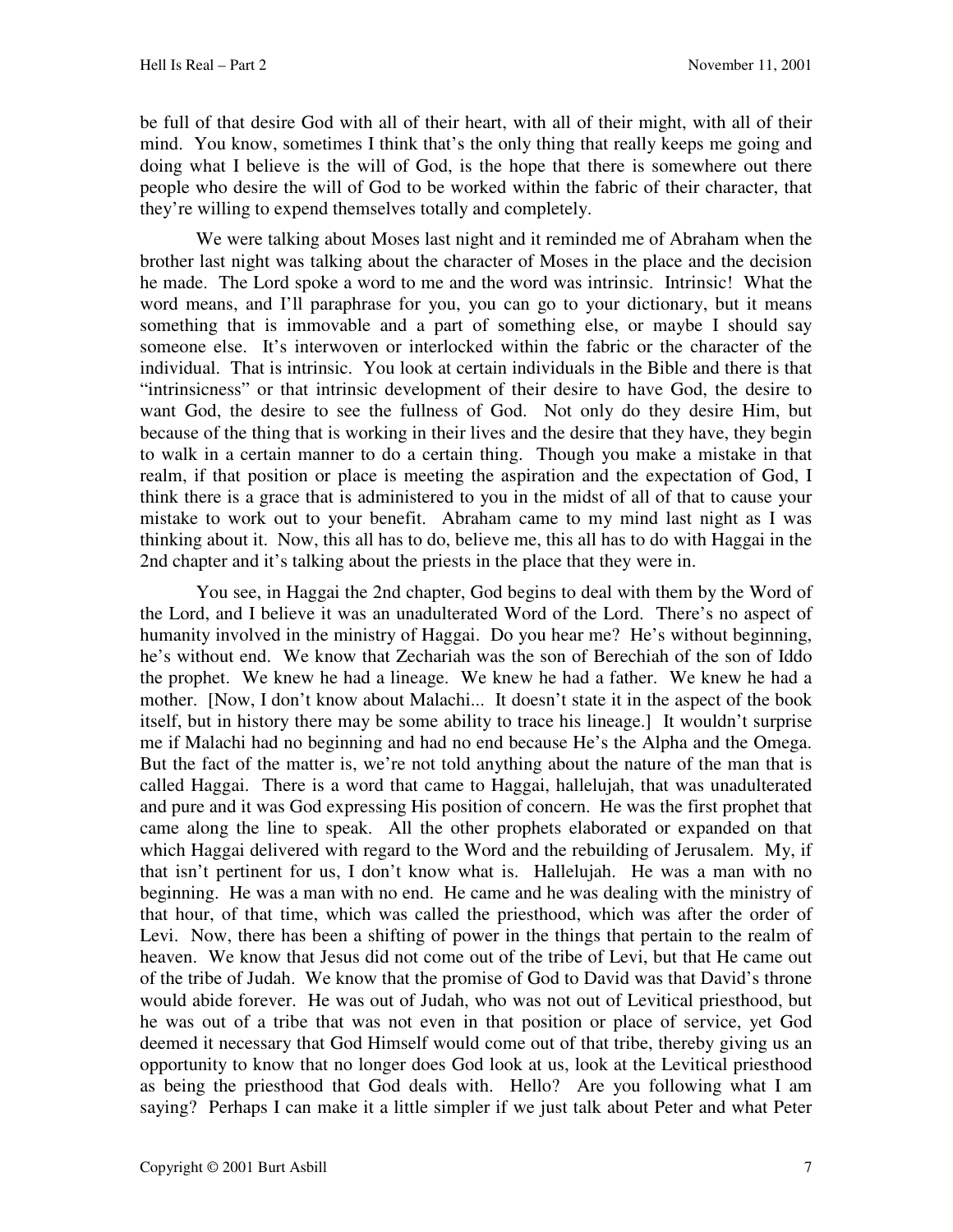said. He said, "Ye are kings and priests." Isn't that what he says? Let's look at that just a minute. l Peter 2, let's go back up to verse 6. *Wherefore also it is contained in the scripture, Behold, I lay in Sion a chief corner stone, elect, precious: and he that believeth on him shall not be confounded.* 7 *Unto you therefore which believe he is precious: but unto them which be disobedient, the stone which the builders disallowed, the same is made the head of the corner.* So, in spite of whatever we do or what we don't do, God is still going to be preeminent in the thing that He desired from the very beginning. I'm telling you, there is going to be someone, some ones that walk in that position, in that place. It may not be me, may not be you, but someone is going to be there. I want to be there. I would that you would be there. I would that you would want to be there. Hallelujah.

 8 *And a stone of stumbling, and a rock of offence, even to them which stumble at the word, being disobedient: whereunto also they were appointed.* 9 *But ye are a chosen generation, a royal priesthood, an holy nation, a peculiar people; that ye should show forth the praises of him who hath called you out of darkness into his marvellous light.*  Isn't that a tremendous scripture? We can get all revved up, we can get all excited about that, but there is something in that that is being spoken that should smite us with the seriousness of our calling and election and the position of responsibility and accountability that you and I have with regard to that thing that God wants. Not what you want, it has nothing to do with what you want, has nothing to do with what I want, has nothing to do with what I desire.

Let's look at the thing that was required of Abraham. There was an act that he was going to be committing that was going to cut the ability of the boy, Isaac, to come back in the same condition that he went up. Yet he took the boy and laid him upon the altar and as he went to do the thing that was required of him by God, God stopped him and God spoke a word. He said, "Now, I know..." I think there's something of that intrinsic nature that was created in him. I think there was a similar experience in the life of Moses. There is something in Moses that may be due to the teaching of his mother. It's important how sometimes you ladies relegate your position to just changing wet diapers and wiping snotty noses. But do you know that every man of God in the Bible, do you know that every king that reigned in the Bible, it doesn't give necessarily the lineage by father, it gives the lineage by mother? If the mother was wicked, the king was wicked. If the mother was righteous, the king was righteous. I mean, there's something to be said in all of that. There's some position, some place of spirituality to the drudgery of being in the home hour after hour, day after day, month after month, and the kids doing this and the kids doing that. There's something of a spiritual accountability that you have in the administration of God in the midst of that environment. In the Jewish culture, the closest thing to any child for the first 13 years of their life was the mother. The mother had complete control over their development and the oversight of the child. It wasn't until the child of the Jewish culture came to the age of 13 that he had what they call a bar mitzvah (a Jewish boy who reaches his 13th birthday and attains the age of religious duty and responsibility). At the bar mitzvah he was considered to be an adult and he came under the tutoring of his father and of a rabbinical society to be taught the things that involved the law, to be taught the things that involved the Torah. But for the first 13 years of his life, the input that he got was that of his mother. We take it so lightly, we take it so frivolously, we take it so matter-of-factly, and sometimes we don't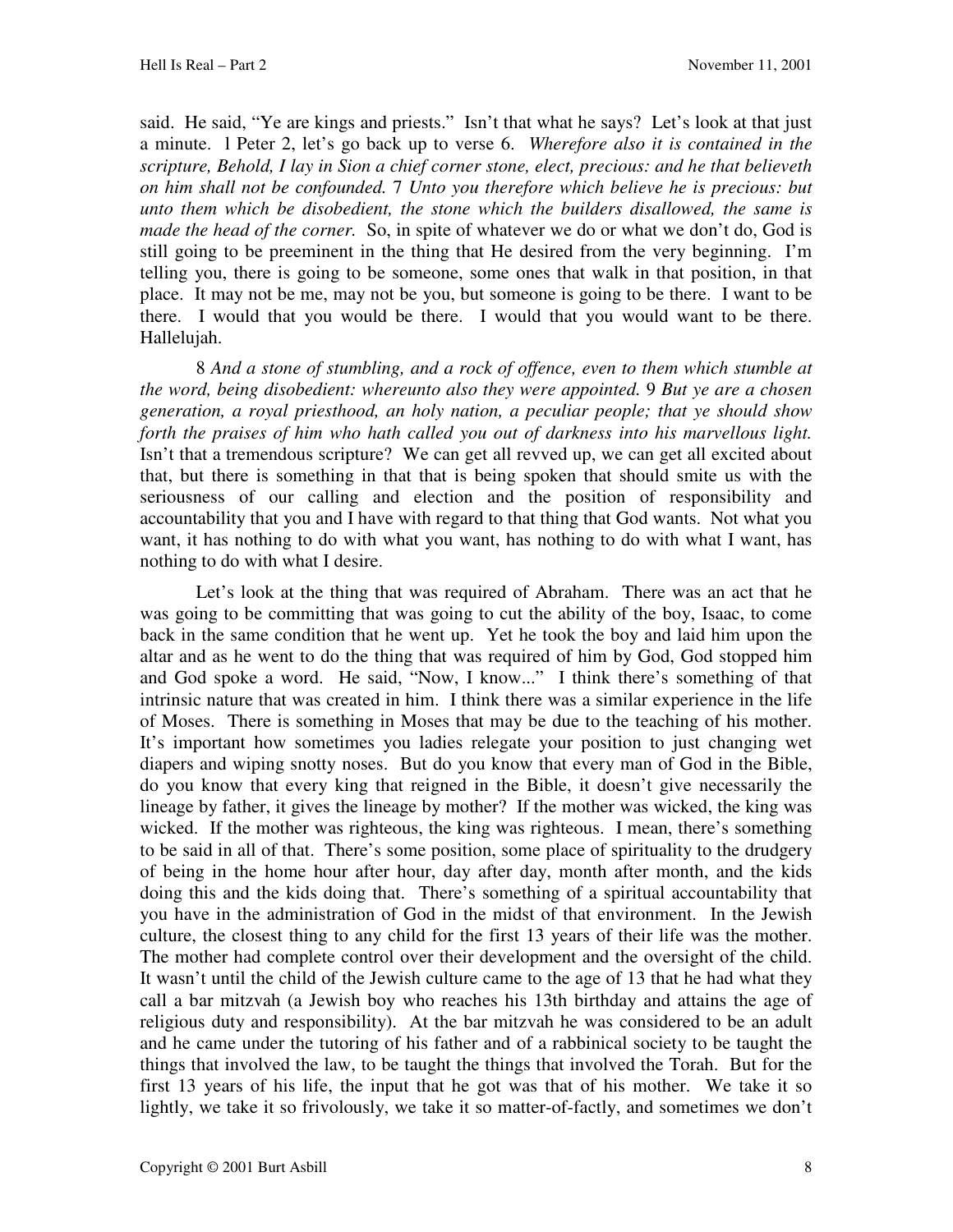take it at all. We mumble, we grumble, we complain, we... I am not lessening the position of a squalling baby, a sick baby, a wet baby or whatever the baby may be or the condition or the thing that the baby is doing. Boy, I wouldn't want to do it again! I really wouldn't. Hallelujah. But because God decrees a certain thing in a certain way in a certain manner, there's a necessity for us to understand the relevance of our importance in the position of our overshadowing. You know, there are some things a mother can do and there are some things a mother can't do and the mother has to have a sensitivity in the Spirit of God and by the power of God to recognize those positions of weakness, that she might call upon the father. Do you know there are certain things that God gives me the power to do, do you know that? I have the power to do them. God has given them to me. They are something that God has bequeathed unto me, something that God has designated or instilled or developed within me. I have the power to do it, not because I'm strong, not because I'm smarter than God is, but because God has given them unto me. It's under my dominion. I don't necessarily have to ask God, because in the thing that God has given me, God is there, do you understand? I'm not trying to usurp God's position. Please don't misunderstand me. But there's something of a character God develops within us that begins to displace the character of man that is within us, or, at least, that's what it's supposed to do. Hallelujah. Hallelujah. I'm trying to get back to Haggai. Hallelujah. The mother needs to recognize that type of situations.

 Just another little thing I'll throw out to you ladies. I believe in spiritual widows. Hello. You have a natural husband, you're living in a natural environment that is conducive for husband and wife. You have all of the fixings that are prevalent to make that type of a situation but your husband's a spiritual dud. He's dead spiritually. Now, where are you? Are you left out in left field? Are you left without any hope? Absolutely not! I believe that there is a scripture in the Word that designates a position of hope, what is true on a natural plain is also true on a spiritual level. It says in the Bible that God is the husbandman to the widow. I believe, in that type of situation, a woman, if she goes to God even as Hannah went to God in the sense that the thing that she was asking for was outside of the ability of her husband to provide. Hello. There was something physically amiss within the realm of their relationship that was not convenient or conducive to the bringing forth of a child. She could lament to her husband all day. She could have worked on him all day. She could have told him this and that and made his life miserable and it would have done absolutely no good, absolutely no good, absolutely no good. Within him he had not the power to do and to perform and to bring forth as she desired. Something was wrong. Her only recourse was to go before God and begin to lament and travail before God that God might intervene in her circumstance. Do you know something? Not only did God bring forth and give her the petition, but He healed them. How do I know that? Because they brought forth many children and up until that time and up until that place the only children she had was by the second wife. That was a grievance unto her also. I'm talking here about spiritual reality. It's in the Word. It's in the Word for the purpose of giving you and I a hope by which we might hope and an avenue by which we might act.

 I believe that God is calling us all to the offensive side with regard to the things that pertain to the realm of the Spirit. There is a scripture in the Bible, I may be misquoting it, I may be taking it out of context, I don't know, but it talks about taking the kingdom of heaven by force. (Matthew 11:12) I think there's a position, there's a place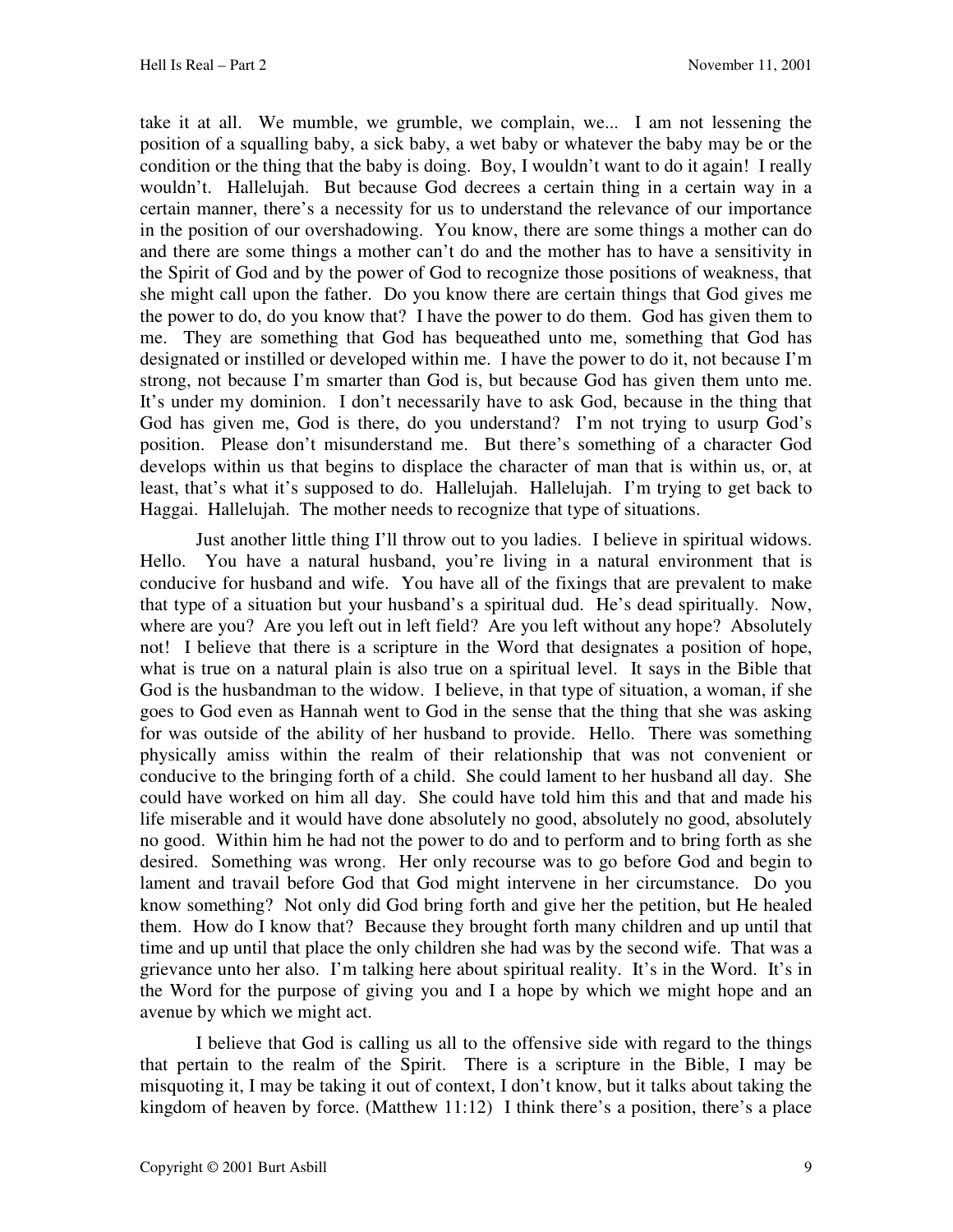of wresting away. We are in a battle. We are in a major conflict. We are in a major fight that we have never been in before. This humanity is coming to climax, humanity is coming to an end, to it's cessation, do you hear me? All the Bible talks about, it says, "If it were not for the sake of the elect." Hello. "If it were not for the sake of the elect," it says, "all flesh would die." (Matthew 24:22) God doesn't intend all flesh to die. Where do you want to be? What do you want to be? What part do you want to be involved in? What aspect of humanity or divinity, what portion of divinity do you want? What aspect of kingdom is yours? Do you know that there was a position or place of ruling that God offered unto the disciples? He did. He did, He did, He did. He offered them a position of power. He offered to them a position of authority. Their problem was that they were carnal. They were looking for an earthly kingdom. They wanted to be a prince over a certain geographical, terrestrial position or place. All of the time, God wanted to expand their vision, wanted to elevate it, wanted to get it higher. He said, "You shall sit with me on twelve thrones judging the twelve tribes of Israel." (Matthew 19:28) You know, God says that we can sit on His right hand. What are movies? What is having a good time? What is fishing? What is hunting? What is expending all of your time and energy with the things that pertain to life in this realm, if the life in this realm is but about 60 years? Do you know that you and I have been allotted three score and ten; twenty, forty, sixty, seventy years, you and I. How old are you? No, I'm not too old, not too old. You're not too old. I rebuke it. You're not too old. You're not too old. It's not that we're too old. There is an eternity of time that God wants us to elevate our sight into that we might view the eternalness of God. He said, "He that believeth on me, though he is dead, yet shall he live." (John 6:47) There is an eternalness of God that God has with regard to you and I and the position, the place, but we have to elevate our sight. We have to elevate our ears. We have to elevate our feelings. We have to elevate our emotions. We have to elevate our desires. We have to elevate our will, to move into that realm, into that position, that place and we must desire it with all of our heart. It must be paramount. It must be absolutely so paramount that we forget all things, other things that we might forsake them. Paul says, "I have forsaken all things that I might walk."

 All right, Haggai. You know, the word in Zechariah was to Zerubbabel and the word was to Josedech. Zerubbabel was a governor. He was the one that was in charge. You know, kings and priests again. In the two aspects of the thing that God is talking about with regard to kings and priests He says, "To Zerubbabel the ruler and to Josedech the high priest." Haggai 2:2, *and to the residue of the people, saying,* 3 *Who is left among you that saw this house in her first glory? and how do ye see it now? is it not in your eyes in comparison of it as nothing?* But you know, when I look at the testimonies of some of these mighty men, I see, and you know, they're getting fewer and fewer, you know that? Do you know that one generation is passing into oblivion as far as the men and women of God are concerned? 3 *Who is left among you that saw this house in her first glory...* Can you imagine what it must have been to be walking down the streets of Azusa in 1906, or before that in 1898 or 1888 in Wales when the revival and the outpouring of the Spirit of God, can you even imagine what it must have been in 1947, 1948? How many years ago was that? What is a generation? Can you imagine what those men, men like Branham... I don't know if you can even comprehend the magnitude of the gift that Branham had. Yet the gift that Branham had did not make Branham perfect. It did nothing for him when there was a need for the Body to rise up in the midst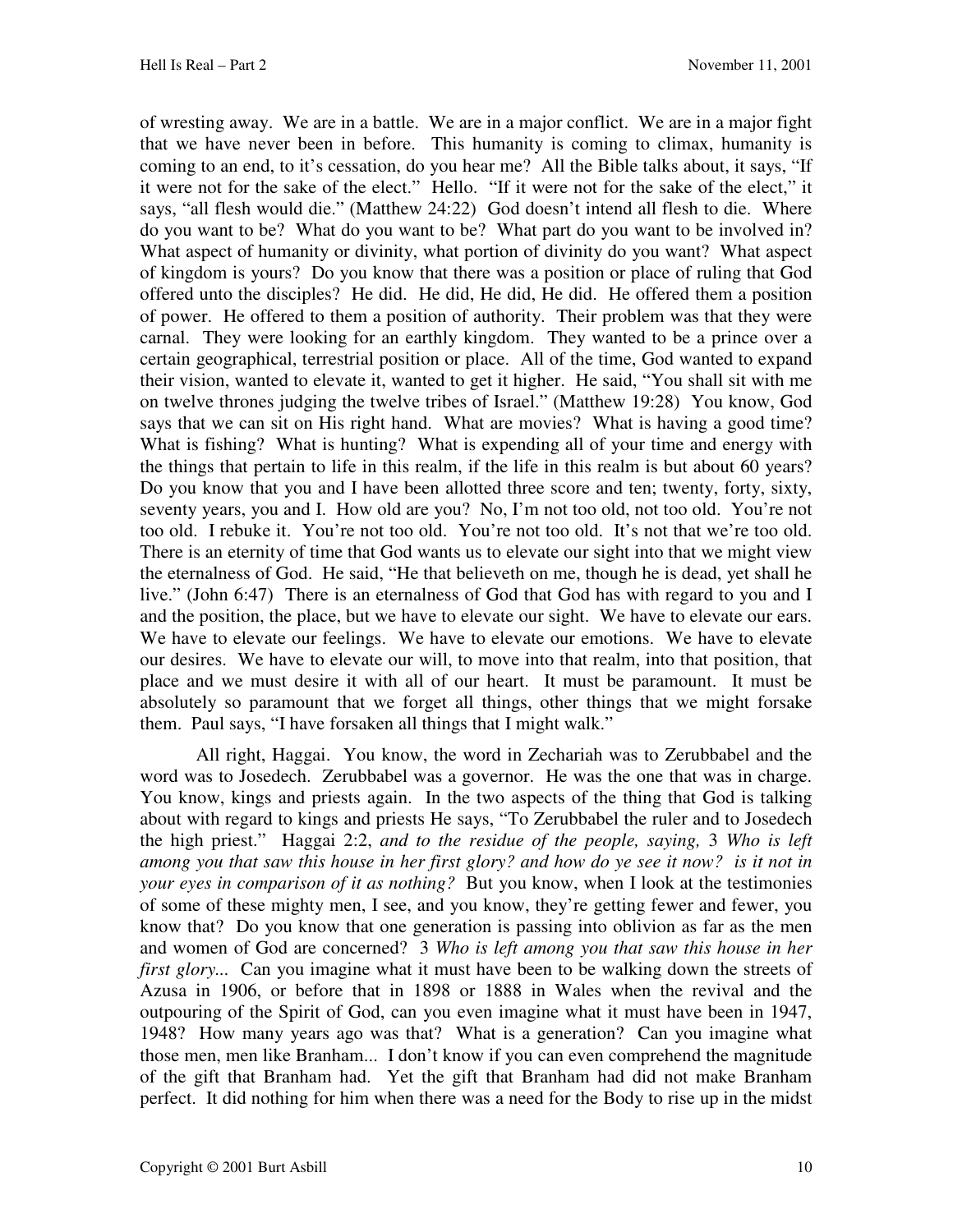of his tribulation and his circumstance to lay hands on him and to be able to pray. His son, who had been around him all of his life, who had been, as it were, his right hand man, was not able to do what he was able to do for his wife when they were both dying. Hello. Hallelujah. Can we even imagine what it must have been like?

 3 *Who is left among you that saw...* You know, God did something very mighty, very great, very fabulous in 1948. You know that Brother duCille came forth out of that movement of God that was around the world in 1948? Brother Warnock up in Canada, have you read any of his books? Tremendous revelation. There was an establishment of God in the midst of humanity, do you hear? God divinely brought it back in. They had shelved apostles, they had shelved prophets, they had shelved shepherds, they had shelved teachers, they had shelved the five fold ministry. They were all involved in church, organization and the things that were structured, like building and membership and tithe and all of those things that are attached, as it were, to Christianity. All of these things that were spiritual, we could have just taken the book of Ephesians out of the Bible! It was no longer pertinent. It was no longer apropos and God, in a divine move, moved in the midst of humanity. No, no comprehension! Hallelujah. Let's go over a little further and he says, in verse 11, *Thus saith the Lord of hosts; Ask now the priests concerning the law, saying,*12 *If one bear holy flesh in the skirt of his garment, and with his skirt do touch bread, or pottage, or wine, or oil, or any meat, shall it be holy? And the priests answered and said, No.* Well, you need to get into your little dictionary and really get into that to find out what this really means because it does have a meaning and it's very pertinent to you and I. Hello. It's very pertinent to you and I with regard to our position of ministry. Sometimes we think that, because we have the Holy Ghost, because we have the revelation, because we have some kind of an understanding, because we're involved in some measure or some way with the activity of church, hallelujah, that because of that relationship, then everything else we do, everything else becomes holy. It's not true, that's what it says. That's what it says. He touched every aspect of involvement, every aspect of activity. He said, "Shall a man that bears..." Now, what did he mean? "Holy flesh within his garment," you know what that means? It means you as an individual, it means you as a person who has been sanctified by the Blood of Jesus Christ. Do you know that the sprinkling of the blood brought forth the sanctification of a person on which it was sprinkled? That means that though you were covered with sin, though your sins were as scarlet, when the Blood touched you, when the Blood moved against you, it moved against your sin to eradicate it, to wash it clean. You were considered clean. Hallelujah. We take our cleanness and we try to superimpose it on all of our activities, thinking that because we are clean, it is clean. No discernment, no discernment, no discernment, no reality, no ability to discern the spiritual consequences of the thing that we're doing. It's a most amazing principle. We are talking about a principle, a spiritual principle of warfare. If you were to turn back, as it were, into the book of Joshua, one of the first things that was commanded of Joshua with regard to the people was that they were to do what? They were to sanctify themselves. Themselves, themselves and it's very explicit, very pronounced. Themselves. It wasn't, "You sanctify your brother and your brother sanctify you," they were to get involved personally with God on a basis by which they might be cleansed. That means that there was an operation that was designated for them in that activity. Do you know that? Do you know that the law required a certain course of action and participation in order for you to be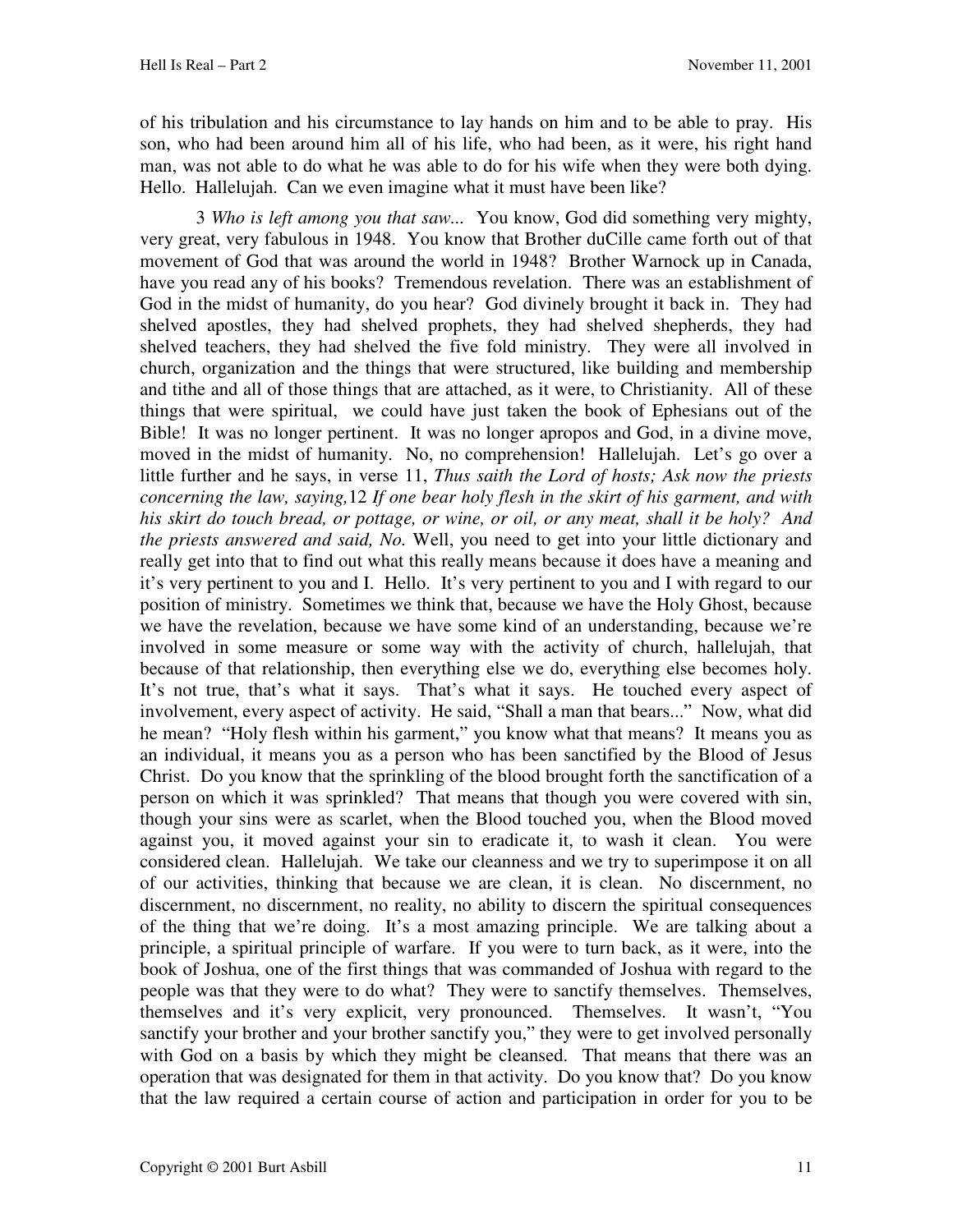clean and that there was an offering that you could bring to a priest that would sanctify you as an individual? We're talking about the principle of spiritual warfare. Now, what would happen if they did not sanctify themselves? What do you think the consequences of that would have been? Well, because of the time I won't let you guess, I'll just tell you, because it's written in the book. You remember Achan and the action of Achan? Hallelujah. Achan lusted after something. He saw something and he thought it was his by right of conquest. "To the victor go the spoil." He thought it was his by right of conquest. But you know something, he had a sneaking suspicion that what he was doing wasn't right. Why else would he have hid it in the bottom of his tent? Why else would he have dug a hole in the midst of his tent and hid it as though God does not have eyes? His uncleanness brought physical defeat in the midst of battle. He wasn't the only one that suffered. All Israel suffered. There's a principle of warfare that God is demonstrating with regard to the consequences of sin and the aspect of one sinning in the midst of the congregation, because God does not see you and I as individuals. Do you know that? God sees you and I as parts of an intricate Body and what you do has an effect upon me and what I do has an effect upon you. If you don't do what you're supposed to do there is a consequence that you enact. I don't know that we really understand the concept of what it means to be in the Body of Christ. You know, this word in Haggai is a word that kind of encouraged me when I was reading it. When it says they said, "No," it doesn't say they just said, "No." Do you know that that word is a vehement word; like an exclamation? (vehement: showing strong esp. violent feeling. extreme in degree, power, or effect. syn: intense; concentrated; desperate; exquisite; fierce; furious; terrible; vicious; violent;) It wasn't something that was spoken in a soft manner. But it was something that was spoken with vehemence. Something that was spoken in a form of exclamation. NO! It's like a person stands up in the midst of some sort of perversion or degradation that is confronting him and he said, NO, it shall not be! NO, it shall not be! That's the force of the word that they say when they said, "NO." See, this is my Bible study and don't get in a sweat, I'm not going to go through all of this. There's just something that I want to touch on here, that is, if I can find my place. Well, maybe I won't find it here. Here it is. The word that is used as *body* is the word *nephesh*. It's pronounced *neh'-fesh*. It's from *5314-5315, a breathing creature.* Talking about dead body now, I'm talking about dead body, has touched a dead body. It's talking about *a breathing creature, animal or (abstract) vitality: used very widely in a literal, accommodated or figurative sense (bodily or mental) any, appetite, beast, body, breath, creature, desire, lust, man, mind.* I mean it's not just a dead body. It's not just someone whose life has extinguished and their body is dead. This is the thing that he's addressing when he says, *if a man who has holy flesh within his garments and his garments touch a dead body is he unclean?* That's in verse 14.

 Verse 13, *Then said Haggai, If one that is unclean by a dead body touch any of these, shall it be unclean? And the priest answered and said...* They shouted, they exclaimed, they vehemently affirmed that it was unclean. Let me say this, we do not seem to have the ability to transfer our holiness onto those things that we are participating in and doing. But it seems that the things that we are participating in and doing have the power to make us unclean. You are spiritually defeated before you even started. God says that you and I have to sanctify ourselves. We become defiled sometimes outside of our jurisdiction of authority. I had a situation that happened to me Friday. We were in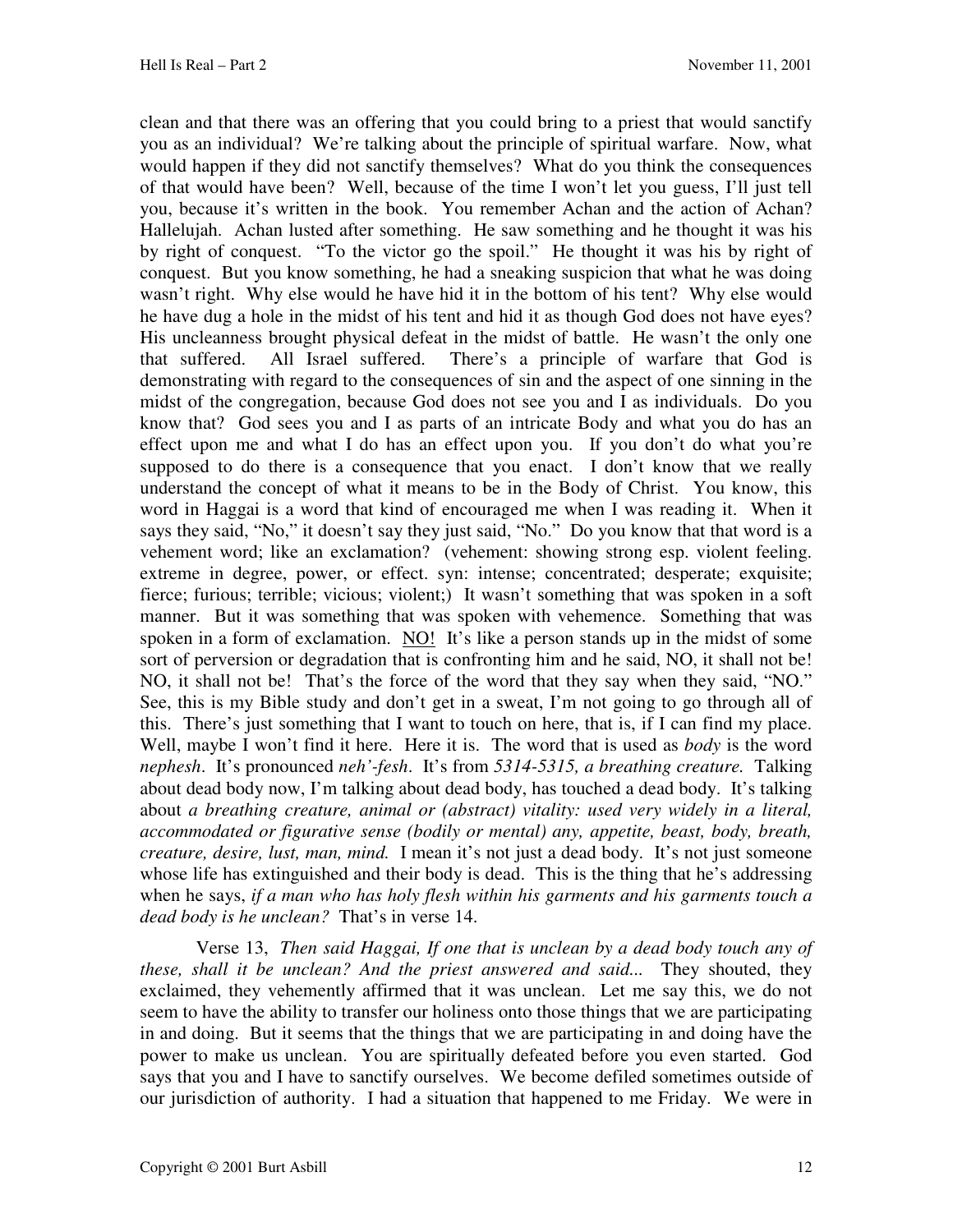this particular place doing this particular thing and across the street there was this vehicle that drove up. Evidently this man in the vehicle, I assume that it was a man, I couldn't see it, I could just hear what was going on. This man began to honk his horn. So, I assumed that there was someone in the house that he wanted to come out and possibly give him a ride to wherever they were going. He honked, and he honked, and he honked. I could feel the spirit of agitation, do you hear me? Because it began to work on me. I said to someone that was with me, "I wish he'd stop honking that horn." It must have really bothered the guy that was in the house. The man that was in the house came out and he must have been a young man, I don't know, but he began to curse the man in the car. Hello. He began to curse the man in the car. As he cursed the man in the car, there was something of a spirit that began to assault my mind. Do you hear me? Began to assault my mind and began to say all manner of despicable things. Well, the man in the car, he didn't like what was being spoken and so all of a sudden you hear this car squealing and burning and you hear gravel flying. You know, you could feel the presence of defilement. You could feel the presence of defilement. I had to begin to allow God, I began to pray in the Spirit. I began to ask God to sanctify my mind, to sanctify my soul, to sanctify my emotions. You know, as I drove back into that area the next day I could feel the presence of that spirit everywhere and it was like it was brooding or hovering over that place, but now, because I had done some exercises of sanctifying my soul and asking God to cover my mind, I was able to fight in the Spirit. You know, I had a terrible, terrible, terrible time with foul words, foul language. I had a terrible time. I was someone who really couldn't talk without using four letter words and all manner of garbage and stuff was coming out of my mouth. I couldn't talk, I couldn't think. Hallelujah. So there is a vulnerability, it seems, that I have in that realm of the spirit. I have to do something with God, I have to have an exercise of cleansing with God in order to eradicate the thing that wants to penetrate and reestablish it's position of dominion over my mind. It cannot be so. No, it cannot be so. No, God has delivered me. He delivered my mouth. He delivered my eyes, my mind. He's going to deliver my ears. He's going to deliver my eyes. So I spent a lot of time praying in the Spirit and asking God to eradicate, to erase, to sanctify. Blood of Jesus Christ, God, apply it to my memory, apply it to my mind, apply it to my mental acquisition of the thing. You know, you can mentally acquire a thing, grab hold of it and hang onto it and it's as though it's real and it's there and it's happening over and over and over and over again. You are under an assault. You are under an attack of the enemy and the whole intent is to make you unclean so that you cannot be an effectual fervent prayer or fighter and do the fighting and have the result of what you are looking for as far as the victory is concerned. You know, this has such ramifications and such magnitudes. Do you know that we can defile each other? Do you know that a husband can defile his wife and a wife can defile her husband? A mother can defile her children; brothers and sisters can defile each other. We have to have a spiritual sensitivity. Well, anyway, as I was coming back into that place the next day, I was aware of the presence of the spirit that was hovering over that neighborhood and I began to enter into prayer. I began to say, "God, I rebuke this devil. I come against this principality, this foul, perverted spirit that has ruled over these minds and over these homes. I'm asking you, God, to break it's power."

 The command to Joshua was that he sanctify himself and the people sanctify themselves. You have to sanctify yourself. Hallelujah. He said, 14 *Then answered*